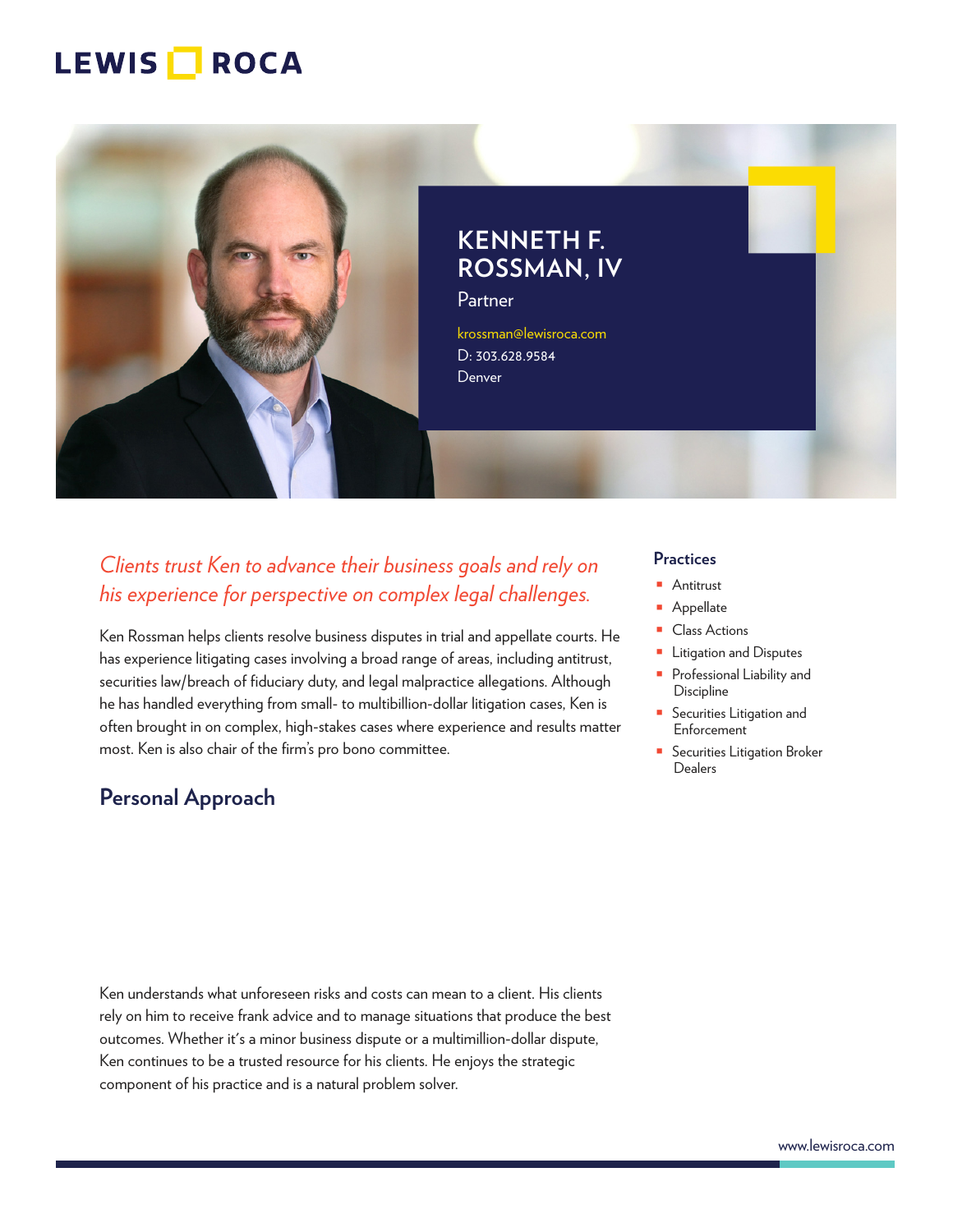# LEWIS **ROCA**

#### **KENNETH F. ROSSMAN, IV**

During his free time, Ken enjoys being outside. He enjoys living in the western United States, likes to hike, and is an avid reader of fiction and nonfiction books.

## **Education**

- J.D., with distinction, George Mason University School of Law, Dean's Scholar, 1996
- B.A., University of Virginia, 1990

### **Bar Admissions**

- California, 2005
- Colorado, 1998
- Washington, D.C. 1997

### **Court Admissions**

- U.S. Court of Appeals, Ninth Circuit
- U.S. Court of Appeals, Tenth Circuit
- U.S. Court of Federal Claims
- U.S. District Court, District of Colorado
- U.S. Supreme Court
- Colorado State Judicial District Courts
- Colorado Supreme Court
- Colorado Court of Appeals

### **Community**

- George Mason University School of Law, Adjunct Professor, 2000-2001
- American Bar Association Sections on Antitrust Business Law and Litigation, Member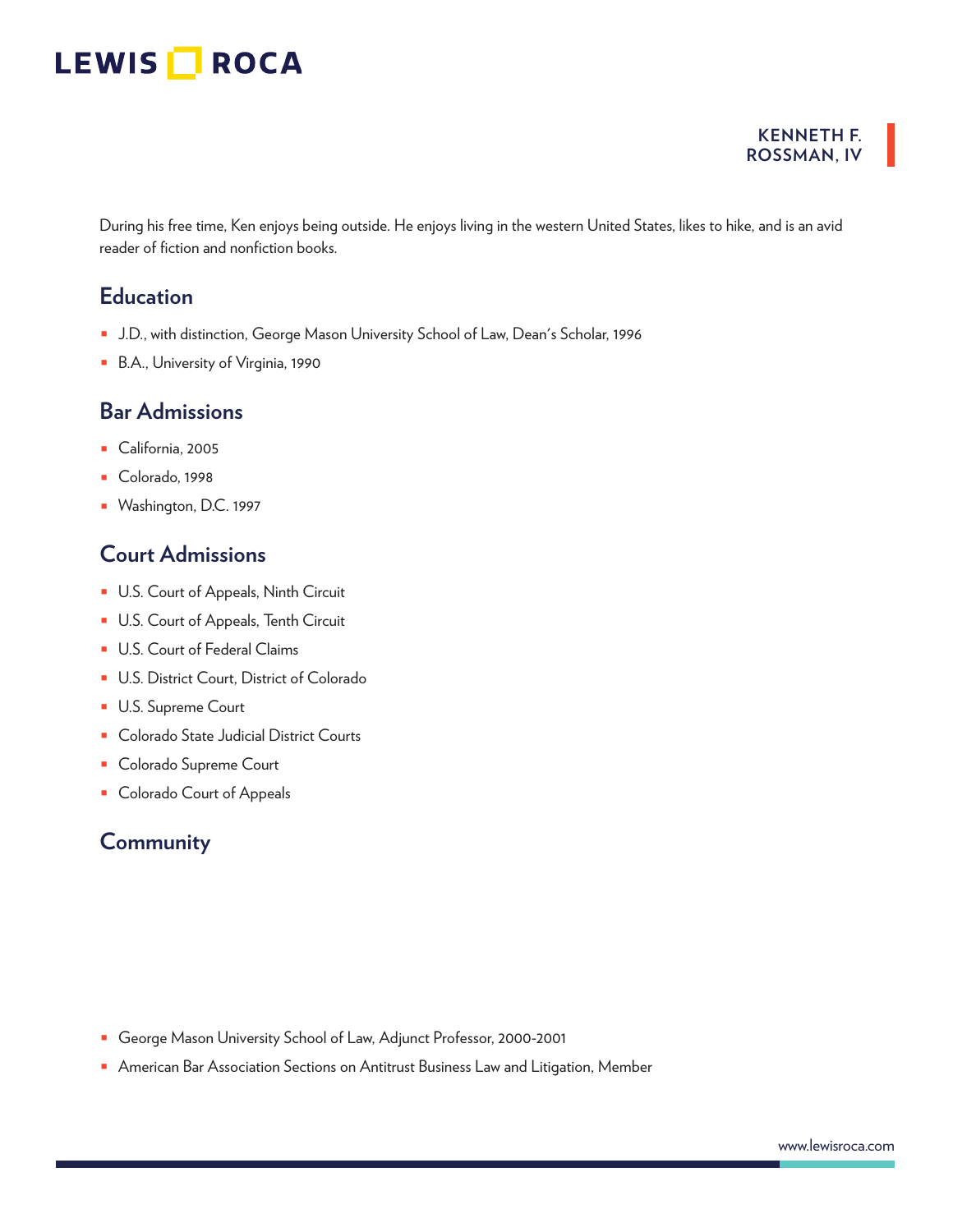#### **KENNETH F. ROSSMAN, IV**

## **Representative Matters**

#### Appeals

Ken started his career working for a Tenth Circuit judge and has since represented clients in dozens of appeals in the Tenth Circuit, the Colorado Court of Appeals, and other appellate courts, including the U.S. Supreme Court. His representative appellate experience includes:

- Successfully defending against an appeal in an antitrust class action in the Tenth Circuit, obtaining a complete victory for the clients.
- Successfully overturning a jury verdict against his clients in the Colorado Court of Appeals, turning a \$3 million loss for his clients into a complete win.
- Successfully representing on appeal several pro bono clients in the Colorado Court of Appeals.

#### Antitrust Litigation

Ken has represented health care entities, airlines, financial institutions, municipalities, and other clients in antitrust actions. To help clients avoid litigation, he also performs antitrust audits and compliance counseling. His representative antitrust litigation experience includes:

- Defending sheep ranches against allegations of wage fixing in violation of Section 1, winning a motion to dismiss.
- Defending a healthcare institution against allegations of violations involving Sections 1 and 2 of the Sherman Act, winning a motion to dismiss.
- Defending an airline in multiple class action cases involving allegations of antitrust violations, and in a U.S. government lawsuit alleging violations of the Clayton Act.
- Litigating federal antitrust claims on behalf of a major financial institution against credit card networks and various financial institutions.
- Counseling a large telecommunications provider and a national brewing company on audit and compliance issues to identify areas of risk.

### Securities Litigation and Fiduciary Duty Defense

Ken represents companies and company leaders facing securities class actions, opt-outs, and shareholder lawsuits. He also has a strong track record defending directors and officers in alleged breach of fiduciary duty cases, often in the financial services context. His representative securities litigation and fiduciary duty defense experience includes:

■ Defending a major telecommunications company in a series of class action and opt-out securities fraud cases in federal and state courts.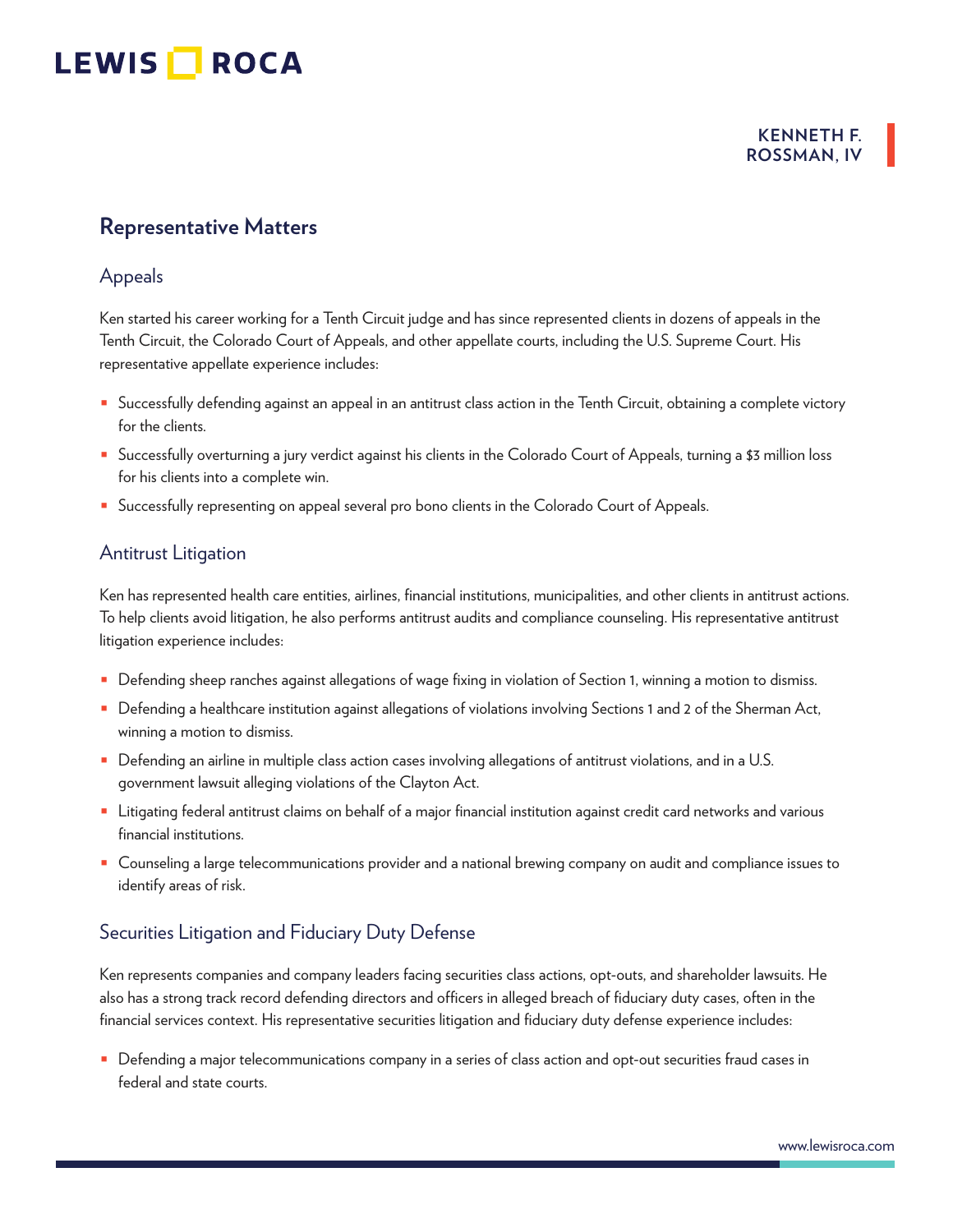#### **KENNETH F. ROSSMAN, IV**

- Defending CEO of publically traded company in SEC investigation.
- Defending former CEO of publically traded company in series class action cases and derivative cases, winning motion to dismiss.
- Representing investment advisors and advisor representatives in multiple SEC and state investigations.
- Litigating state court class action fraud case on behalf of investors against managers of a Ponzi scheme.
- Defending an investment company and related individuals in state court fraud case.
- Litigating a state court breach of fiduciary duty and fraud case against members of board of directors of stateregulated bank on behalf of trustee; obtained favorable settlement for estate.
- Defending members of a board of directors on behalf of a private equity investor in an action for breach of fiduciary duty.
- Prosecuting breach of fiduciary duty and fraud claims for members of LLC in real estate business.
- Defending individual and related trust in international dispute involving breach of fiduciary duty claims filed in US federal court, winning a motion to dismiss.

#### Legal Malpractice Litigation

Ken routinely defends law firms and lawyers in legal malpractice and professional liability cases. His representative experience includes:

- Defending a large Denver law firm and an individual lawyer at trial in a \$180 million dispute arising from legal advice provided by lawyers in a branch office. Obtained a complete defense verdict and judgment against plaintiffs for lawyers' fees and costs.
- Defending a large Denver law firm and an individual lawyer at jury trial in a \$1 million dispute over tax advice. Obtained a complete defensive verdict.
- Representing a regional law firm in a series of lawsuits arising from relationships between a former partner and individuals who participated in tax-advantaged transactions.
- Defending a large national law firm in multimillion-dollar dispute arising from representation of venture capital group and a related business.
- Representing individual lawyer against malpractice and breach of fiduciary duty claims in case brought by former client over representation in defective construction lawsuit.

#### Other Litigation Matters

Ken also regularly represents clients in commercial disputes. His representative experience includes:

■ Prosecuting complex breach of contract case at trial for a Fortune 500 company in health care industry.